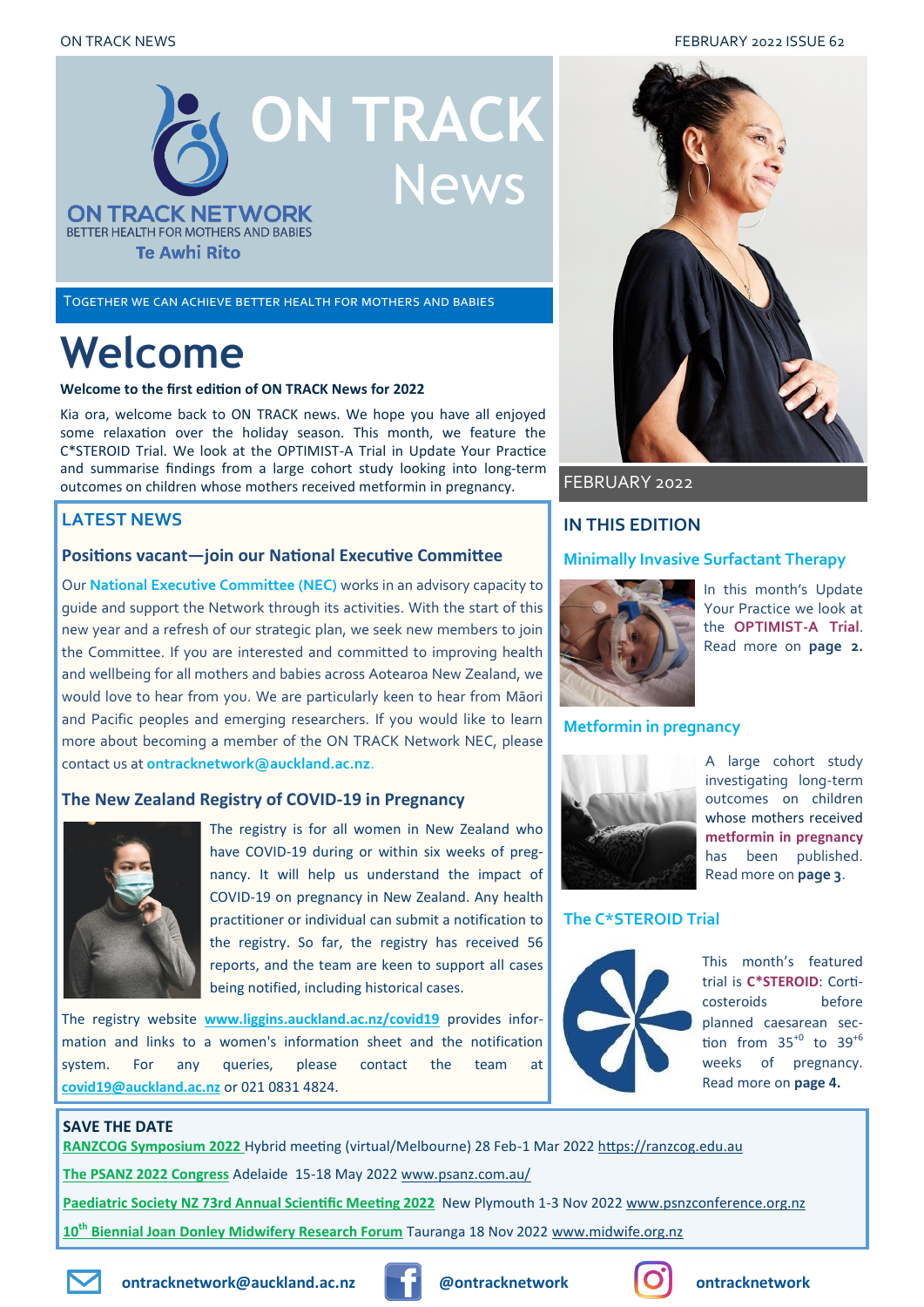# **UPDATE YOUR PRACTICE: Effect of minimally invasive surfactant therapy versus sham treatment on death or bronchopulmonary dysplasia in preterm infants with respiratory distress syndrome – The OPTIMIST-A Randomised Controlled Trial**

[https://jamanetwork.com/journals/jama/fullarticle/2787253](https://protect-au.mimecast.com/s/rA6JCVARD0TMEPMptzOCvr?domain=jamanetwork.com)



**BACKGROUND** Preterm infants with respiratory distress syndrome (RDS) are often supported with their breathing using continuous positive airway pressure (CPAP) as recommended in published evidence-based guidelines. Compared with intubation and ventilation, CPAP reduces the risk of a preterm chronic lung disease or bronchopulmonary dysplasia (BPD). For infants with RDS on CPAP, surfactant can be given during spontaneous breathing using a fine trans-glottic catheter (minimally invasive surfactant therapy or MIST). However, in extremely preterm infants the efficacy and safety of MIST compared with the conventional administration of surfactant by endotracheal tube (intubation) followed by ventilation is uncertain.

**DESIGN The OPTIMIST-A Trial (cOllaborative Paired Trials Investigating Minimally Invasive Surfactant Therapy) investigated if in extremely preterm infants (25 to 28 weeks) with RDS (Fi02 ≥0.3) on CPAP at <6 hours after birth, MIST compared with no MIST (sham) would reduce the incidence of the composite outcome of death or BPD or its components.** In-

fants in both groups were continued on CPAP and intubated if requiring FiO2 of 0.45 or greater (or by clinician discretion when requiring FiO2 >0.40) or if there was severe or recurrent apnoea or persistent respiratory acidosis.

**RESULTS** Four hundred and eighty-five preterm infants were randomised between December 2011 and March 2020 across 33 tertiary neonatal intensive care units worldwide, including New Zealand.

Death or BPD occurred in 105/241 (43.6%) infants in the MIST group and 121/244 (49.6%) in the sham group (RD -6.3%, 95% CI -14.2%, 1.6%). The rate of death before 36 weeks' postmenstrual age did not differ significantly between groups (24 [10.0%] MIST versus 19 [7.8%] sham), but the rate of BPD in survivors to 36 weeks' postmenstrual age was lower in the MIST compared with sham group (81/217 [37.3%] versus 102/225 [45.3%], RD -7.8%, 95% CI -14.9%, -0.7%). MIST was associated with other secondary benefits, including reduced risk of pneumothorax requiring drainage, intubation within 72 hours of birth, home oxygen, patent ductus arteriosus and duration of respiratory support. Serious adverse events were similar between groups (10.3% versus 11.1%).

|                                                    | No./total (%)  |                |                              |                        |         |  |
|----------------------------------------------------|----------------|----------------|------------------------------|------------------------|---------|--|
|                                                    | MIST group     | Sham group     | Risk Difference % (95%CI)    | Relative Risk (95% CI) | P value |  |
| Death or BPD                                       | 105/241 (43.6) | 121/244 (49.6) | $-6.3$ ( $-14.2$ to 1.6)     | 0.87 (0.74 to 1.03)    | .10     |  |
| Death prior to 36 weeks' post-<br>menstrual age    | 24/241 (10.0)  | 19/244 (7.8)   | $2.1$ (-3.6 to 7.8)          | 1.27 (0.63 to 2.57)    | .51     |  |
| BPD in survivors to 36 weeks'<br>postmenstrual age | 81/217 (37.3)  | 102/225 (45.3) | $-7.8$ ( $-14.9$ to $-0.7$ ) | $0.83$ (0.70 to 0.98)  | .03     |  |

**INTERPRETATION** Among extremely preterm infants on CPAP with RDS and Fi02 ≥0.30 at <6 hours after birth, MIST compared with no MIST and expectant management did not reduce the composite outcome of death or BPD. However, MIST was feasible, safe and associated with other clinical benefits.

**WHAT DO THESE RESULTS MEAN FOR NEW ZEALAND PRACTICE?** MIST can be considered for extremely preterm infants (25 to 28 weeks) being managed on CPAP who have an Fi02 ≥0.30 shortly after birth.





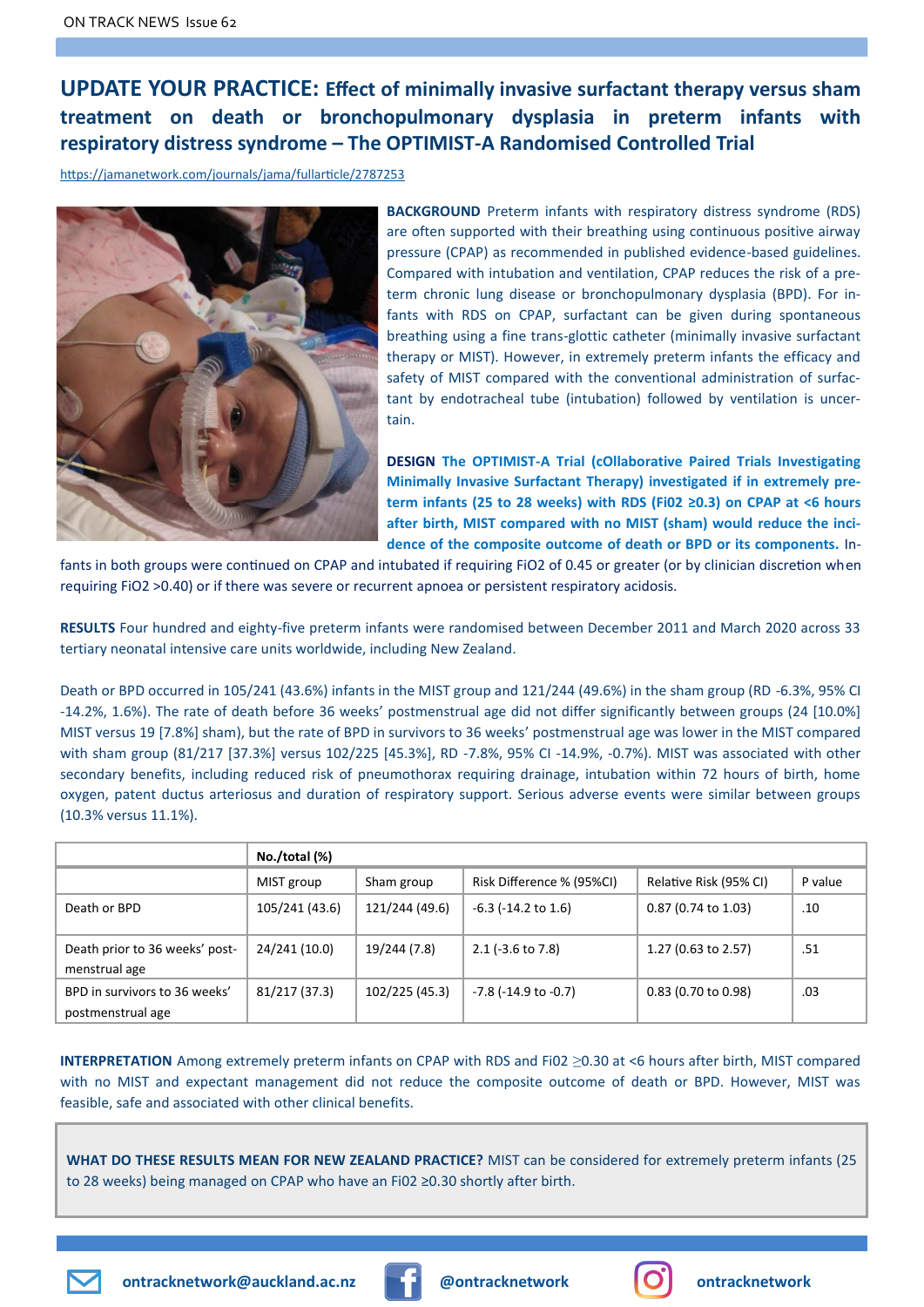

# **Metformin in pregnancy: large cohort study published**

#### <https://drc.bmj.com/content/10/1/e002363.long>

Three to four-thousand women in New Zealand are diagnosed with gestational diabetes (GDM) each year, usually by routine screening at 26-28 weeks gestation. Lifestyle changes can help manage GDM, but metformin and/or insulin are often also needed.

Metformin has been shown in clinical studies to be safe during pregnancy. The Metformin in Gestational diabetes ([MiG\)](https://pubmed.ncbi.nlm.nih.gov/18463376/) trial, led by New Zealand researchers, was published in 2008 after recruiting 751 women in Auckland and Adelaide. Women with GDM were randomly assigned to treatment with metformin or insulin. The trial found metformin is not associated with increased perinatal complications compared with insulin treatment.

Although perinatal outcomes concerning the use of metformin during pregnancy are encouraging, unlike insulin, metformin can cross the placenta making it more important to understand metformin's potential long-term effects on the fetus. Data on the association between metformin exposure during pregnancy and long-term adverse outcomes in children has been limited. The [MiG TOFU](https://doi.org/10.2337/dc11-0660) study followed up children of mothers who participated in the MiG trial at two years of age. Body composition was measured in 154 and 164 children whose mothers were treated with metformin and insulin, respectively. The investigators found that although children exposed to metformin had larger subcutaneous fat measures, overall body fat was the same as those whose mothers were treated with insulin alone.

This recently published [cohort study](https://drc.bmj.com/content/10/1/e002363.long) provides the largest non-randomised data set of long-term outcomes in infants of pregnancies exposed to metformin. The data represents 10,129 children with maternal exposure to metformin, insulin or both born in Finland between 2004 and 2016. Primary outcomes were long-term offspring obesity, hypoglycemia, hyperglycemia, diabetes, hypertension, polycystic ovary syndrome, and motor–social development challenges. The study found antenatal exposure to metformin and combination treatment of metformin and insulin was not associated with long-term increased risk of obesity, hypoglycemia, hyperglycemia, diabetes, or challenges in motor-social development compared with insulin alone. Despite not representing rigorous clinical trials data, this study further supports the use of metformin during pregnancy.

# **Additional maternal benefits of breastfeeding**

### <https://www.ahajournals.org/doi/10.1161/JAHA.121.022746>

Maternal health benefits of breastfeeding have been widely published. Health benefits commonly reported relate to ovarian and breast cancer and type II diabetes. A systematic review recently published in the Journal of the American Heart Association has now highlighted the **protective effect on mothers of breastfeeding in reducing the risk of cardiovascular disease**. The study combined results from 8 separate studies involving >1 million women in a meta-analysis. Although the data is not from randomised controlled trials, the findings are interesting to note.

The authors found parous women who ever breastfed during their lifetime had a reduced risk for developing cardiovascular disease (CVD), coronary heart disease, stroke, and fatal CVD compared with parous women who never breastfed. There was a relative risk reduction of 11% (95% CI, 5% ‐17%) for CVD events, 14% (5% ‐22%) for CHD events, 12% (1% ‐ 21%) for stroke events, and 17% (8% ‐24%) for fatal CVD events.

This study emphasises the importance of facilitating breastfeeding, given the health benefits to both mother and baby. In New Zealand, **Mama Aroha** has created tools designed to enable healthcare providers to empower all mothers to breastfeed. If you have not already checked them out, we suggest you visit their website to learn more: **[https://](https://www.mamaaroha.co.nz/) [www.mamaaroha.co.nz/](https://www.mamaaroha.co.nz/)**



**ontracknetwork@auckland.ac.nz @ontracknetwork ontracknetwork**